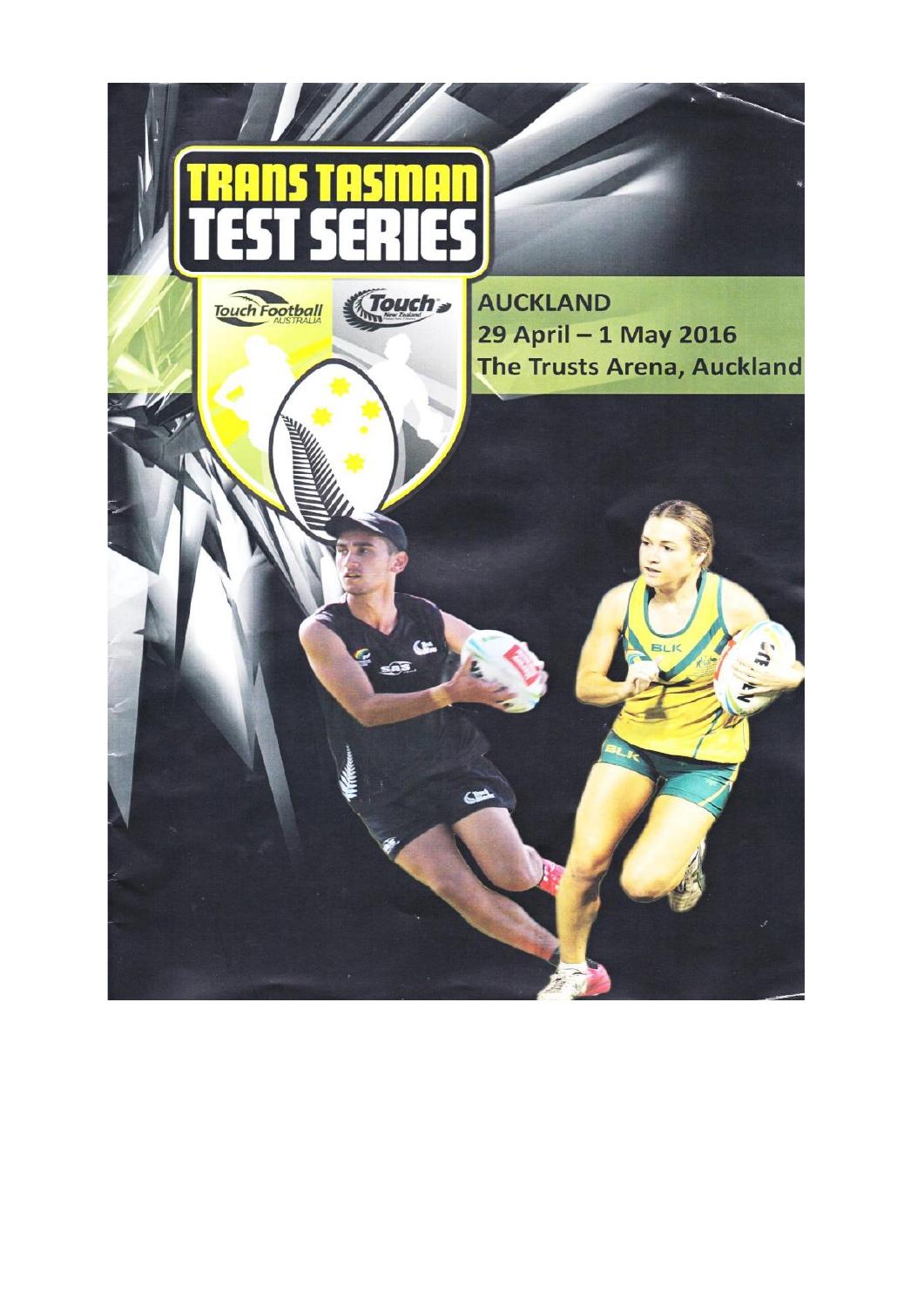





|                          | 2016 Trans Tasman Tests Series                     |                                |                 |                            |                |  |  |  |
|--------------------------|----------------------------------------------------|--------------------------------|-----------------|----------------------------|----------------|--|--|--|
|                          | The Trusts, Cenrtal Park Drive Henderson, Auckland |                                |                 |                            |                |  |  |  |
| 29th April 2016 (Friday) |                                                    |                                |                 |                            |                |  |  |  |
| 3:30 PM Mixed            |                                                    | Australia                      |                 | 10 New Zealand             | 9              |  |  |  |
| 4:50 PM Women            |                                                    | Australia                      |                 | 7 New Zealand              | 6              |  |  |  |
| 6:10 PM Men              |                                                    | Australia                      |                 | 13 New Zealand             | $\overline{7}$ |  |  |  |
|                          | 30th April 2016 (Saturday)                         |                                |                 |                            |                |  |  |  |
| 1:00 PM Mixed            |                                                    | Australia                      |                 | 4 New Zealand              | 3              |  |  |  |
| 2:15 PM Women            |                                                    | Australia                      | 6.              | New Zealand                | 1              |  |  |  |
| 3:30 PM Men              |                                                    | Australia                      |                 | 10 New Zealand             | 6              |  |  |  |
|                          | 1st May 2016 (Sunday)                              |                                |                 |                            |                |  |  |  |
| 10:00 AM Mixed           |                                                    | Australia                      | 8               | New Zealand                | $\overline{7}$ |  |  |  |
| 11:00 AM Women           |                                                    | Australia                      | 6.              | New Zealand                | 5              |  |  |  |
| 12:00 PM Men             |                                                    | Australia                      | 9               | New Zealand                | 5              |  |  |  |
|                          |                                                    |                                | 73              |                            | 49             |  |  |  |
|                          |                                                    |                                |                 |                            |                |  |  |  |
|                          |                                                    | Series Winners - Australia 3-0 |                 |                            |                |  |  |  |
|                          | <b>Men</b>                                         | Australia                      |                 | 13 New Zealand             | 7              |  |  |  |
|                          | <b>Men</b>                                         | Australia                      |                 | 10 New Zealand             | 6              |  |  |  |
|                          | <b>Men</b>                                         | Australia                      | 9<br>32         | New Zealand                | 5<br>18        |  |  |  |
|                          |                                                    |                                |                 |                            |                |  |  |  |
|                          | <b>Mixed</b><br><b>Mixed</b>                       | Australia<br>Australia         | 10<br>4         | New Zealand<br>New Zealand | 9<br>3         |  |  |  |
|                          | <b>Mixed</b>                                       | Australia                      | 8               | <b>New Zealand</b>         | 7              |  |  |  |
|                          |                                                    |                                | $\overline{22}$ |                            | 19             |  |  |  |
|                          | <b>Women</b>                                       | Australia                      | 7               | New Zealand                | 6              |  |  |  |
|                          | <b>Women</b>                                       | Australia                      | 6               | <b>New Zealand</b>         | 1              |  |  |  |
|                          | <b>Women</b>                                       | Australia                      | 6<br>19         | New Zealand                | 5<br>12        |  |  |  |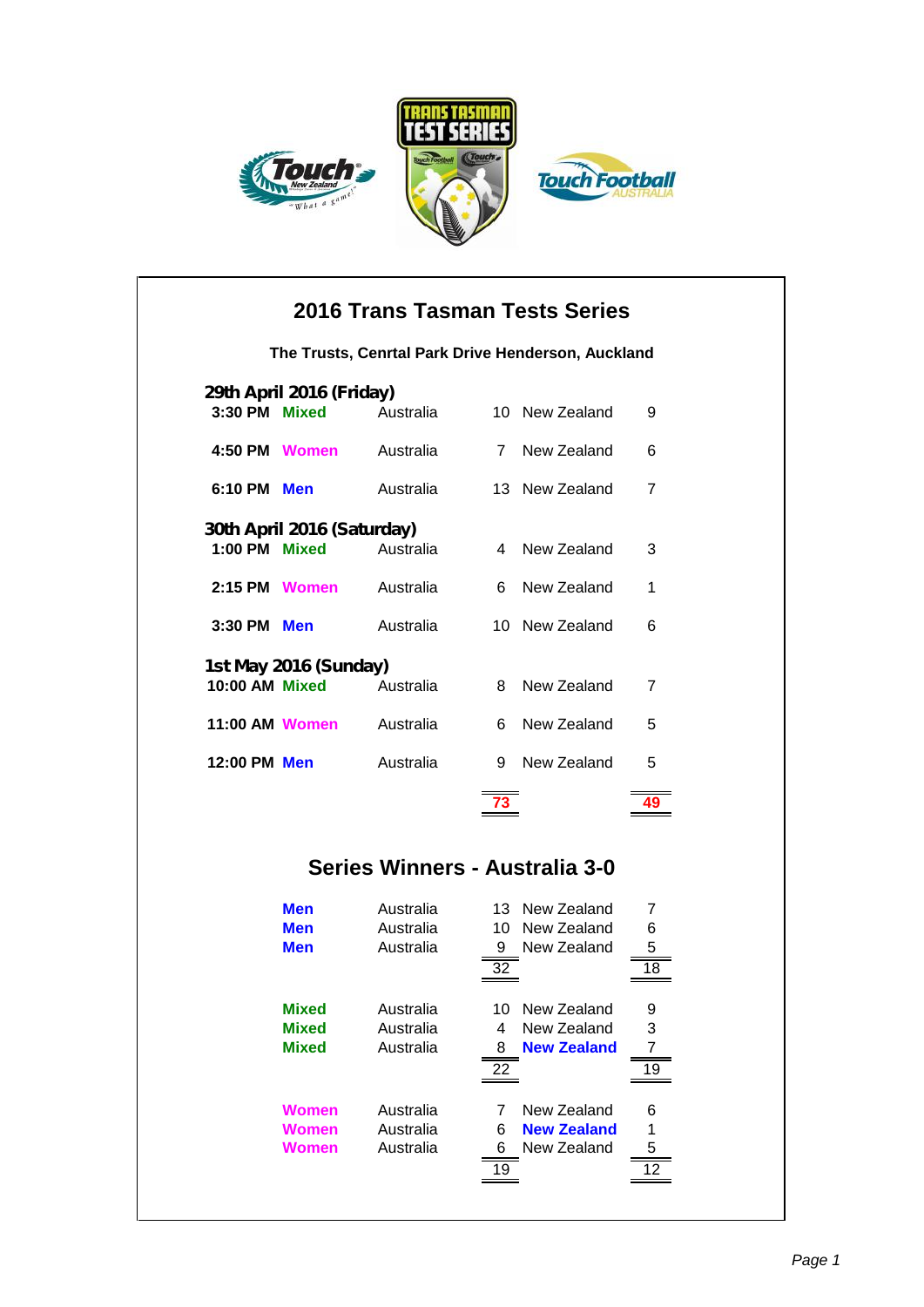## **TOUCHDOWN SCORERS**

## **Men**

| <b>AUSTRALIA</b><br>32             |                |  |  |  |  |  |
|------------------------------------|----------------|--|--|--|--|--|
|                                    |                |  |  |  |  |  |
| Scott Buckley                      | 5              |  |  |  |  |  |
| Matt Prowse                        | 4              |  |  |  |  |  |
| <b>Stuart Briertty</b>             | 3              |  |  |  |  |  |
| Dylan Hennessey                    | 3              |  |  |  |  |  |
| Jordan Marshall-King               | 3              |  |  |  |  |  |
| Rob Nakhla                         | 3              |  |  |  |  |  |
| Daniel Barton                      | $\overline{2}$ |  |  |  |  |  |
| Shaun Francis                      | $\overline{2}$ |  |  |  |  |  |
| Lachlan Pierce                     | $\overline{2}$ |  |  |  |  |  |
| Scott Bundy                        | 1              |  |  |  |  |  |
| Terry Deegan                       | 1              |  |  |  |  |  |
| Nicholas Good                      | 1              |  |  |  |  |  |
| Ben Moylan                         |                |  |  |  |  |  |
| Peter Norman                       |                |  |  |  |  |  |
|                                    |                |  |  |  |  |  |
| <b>Most Touchdowns in one game</b> |                |  |  |  |  |  |
| <b>Scott Buckley - 3</b>           |                |  |  |  |  |  |
| Game 1                             |                |  |  |  |  |  |

| <b>AUSTRALIA</b>            | 32            |
|-----------------------------|---------------|
|                             |               |
| <b>Scott Buckley</b>        | 5             |
| Matt Prowse                 |               |
| <b>Stuart Briertty</b>      | 3             |
| Dylan Hennessey             | 3             |
| Jordan Marshall-King        | 3             |
| Rob Nakhla                  | 3             |
| Daniel Barton               | 2             |
| Shaun Francis               | $\mathbf{2}$  |
| Lachlan Pierce              | $\mathcal{P}$ |
| Scott Bundy                 |               |
| Terry Deegan                |               |
| Nicholas Good               |               |
| Ben Moylan                  |               |
| Peter Norman                |               |
| Most Touchdowns in one game |               |
| <b>Scott Buckley - 3</b>    |               |
| Game 1                      |               |

| <b>AUSTRALIA</b>                                                                                                                                              |                                                      | 19 |  |  |  |
|---------------------------------------------------------------------------------------------------------------------------------------------------------------|------------------------------------------------------|----|--|--|--|
| Marikki Watego<br>Leah Percy<br>Hannah Dyball<br>Samantha Hopkin<br>Elizabeth Campbell<br>Tayla Clifford<br>Rachelle Davis<br>Mia Johnstone<br>Hayley Maddick | 6<br>3<br>2<br>$\overline{2}$<br>$\overline{2}$<br>1 |    |  |  |  |
| <b>Most Touchdowns in one game</b>                                                                                                                            |                                                      |    |  |  |  |
| Marikki Watego - 3<br><b>Games 3</b>                                                                                                                          |                                                      |    |  |  |  |

| <b>AUSTRALIA</b>            | 19             |                              | <b>NEW ZEALAND</b>          | 12 |
|-----------------------------|----------------|------------------------------|-----------------------------|----|
|                             |                |                              |                             |    |
| Marikki Watego              | 6              |                              | Charlotte Davis             | 4  |
| Leah Percy                  | 3              |                              | Tenika Willison             | 3  |
| Hannah Dyball               | 2              |                              | Patricia Hopcroft           | 2  |
| Samantha Hopkin             | $\overline{2}$ |                              | Ariia Tainui-McIntyre       |    |
| <b>Elizabeth Campbell</b>   | $\overline{2}$ |                              | Jean Marsh                  |    |
| Tayla Clifford              |                |                              | <b>Hayley Lee</b>           |    |
| Rachelle Davis              |                |                              |                             |    |
| Mia Johnstone               |                |                              |                             |    |
| Hayley Maddick              |                |                              |                             |    |
|                             |                |                              |                             |    |
|                             |                |                              |                             |    |
|                             |                |                              |                             |    |
|                             |                |                              |                             |    |
|                             |                |                              |                             |    |
| Most Touchdowns in one game |                |                              | Most Touchdowns in one game |    |
| Marikki Watego - 3          |                | Davis, Wilson & Hopcroft - 2 |                             |    |
| Games 3                     |                |                              | <b>Games 1 &amp; 3</b>      |    |

**Women**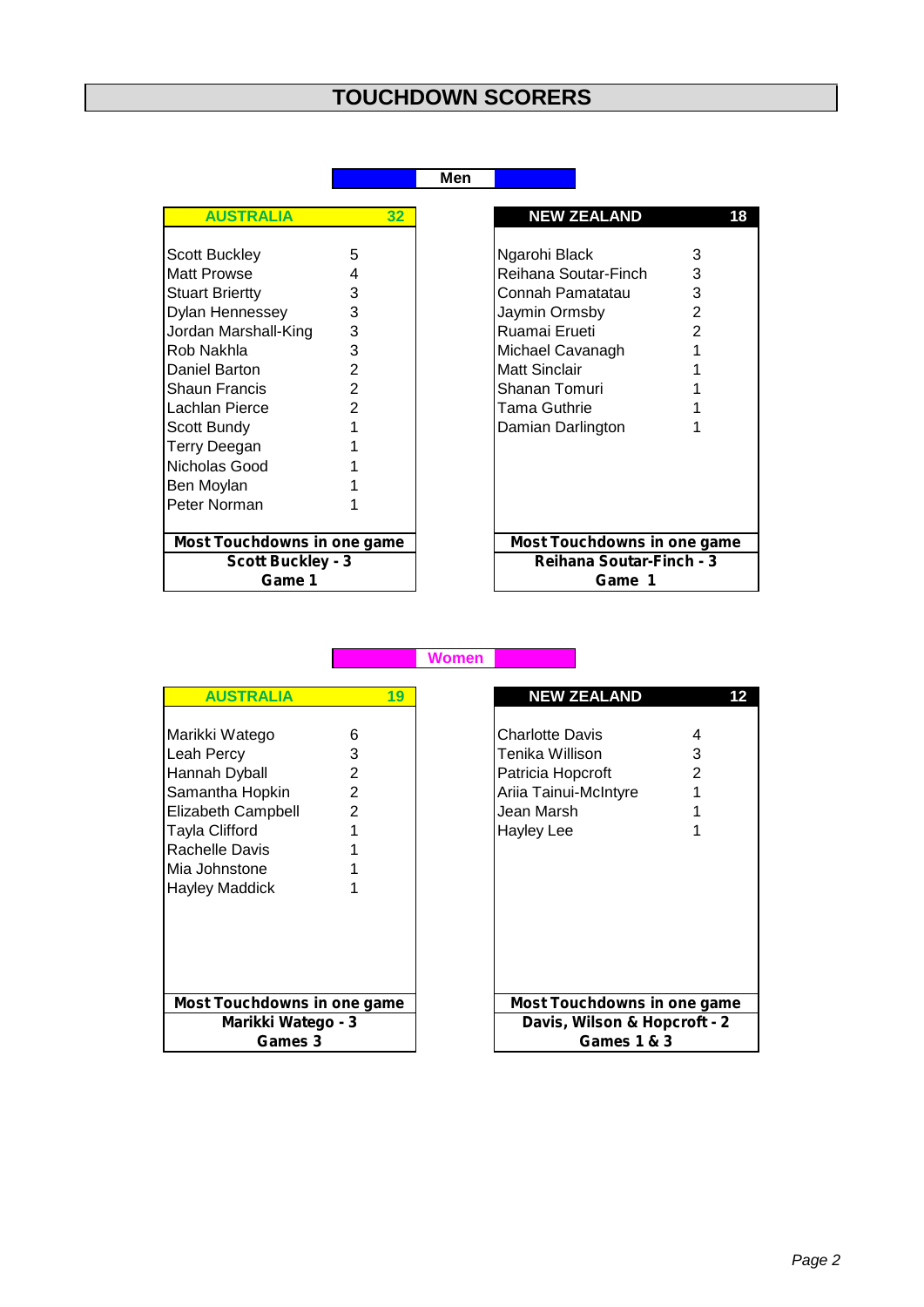## **TOUCHDOWN SCORERS**

| Mixed |  |  |
|-------|--|--|
|       |  |  |

| Dylan Thompson<br>3<br>Elin Mortimer<br>3<br>3<br>Zara Nicholas<br>Leah Opie-Lukins<br>3<br>$\overline{2}$<br>Jayden Benbow<br>$\mathfrak{p}$<br>Simon Lang<br>$\overline{2}$<br>Patricia Michaelopoulos<br>1<br>Dean Springfield<br>Trent Touma<br>1<br>Paige Parker<br>1<br>Katherine Stevens<br>1<br><b>Most Touchdowns in one game</b><br><b>Mortimer &amp; Opie-Lukins - 3</b> | <b>AUSTRALIA</b> | 22 |
|-------------------------------------------------------------------------------------------------------------------------------------------------------------------------------------------------------------------------------------------------------------------------------------------------------------------------------------------------------------------------------------|------------------|----|
|                                                                                                                                                                                                                                                                                                                                                                                     |                  |    |
|                                                                                                                                                                                                                                                                                                                                                                                     |                  |    |
| Game 1                                                                                                                                                                                                                                                                                                                                                                              |                  |    |

| <b>AUSTRALIA</b>            | $\overline{22}$                                           |  | <b>NEW ZEALAND</b>          | 19 |
|-----------------------------|-----------------------------------------------------------|--|-----------------------------|----|
|                             |                                                           |  |                             |    |
| Dylan Thompson              | 3                                                         |  | Danyon Morgan-Puterang      | 5  |
| Elin Mortimer               |                                                           |  | Te Tuhi Muir-Tuuta          | 2  |
| Zara Nicholas               | 3                                                         |  | MacKenzie Haugh             |    |
| Leah Opie-Lukins            | 3                                                         |  | Tina Ashworth               |    |
| Jayden Benbow               | 2                                                         |  | Wiremu Takerei              |    |
| Simon Lang                  | 2                                                         |  | Nicole Drummond             |    |
| Patricia Michaelopoulos     | 2                                                         |  | Rahera Rauwhero             |    |
| Dean Springfield            |                                                           |  | Sammi Stanton               |    |
| Trent Touma                 |                                                           |  | Autumn-Rain Stephens        |    |
| Paige Parker                |                                                           |  | Atawhai Osborne             |    |
| Katherine Stevens           |                                                           |  | Mark Hodson                 |    |
|                             |                                                           |  | Ashton Robinson-Bartlett    |    |
|                             |                                                           |  | Deena-Ranginui Puketapu     |    |
| Most Touchdowns in one game |                                                           |  | Most Touchdowns in one game |    |
|                             | Mortimer & Opie-Lukins - 3<br>Danyon Morgan-Puterangi - 3 |  |                             |    |
| Game 1                      |                                                           |  | Game 3                      |    |



| <b>Open Divisions</b>             |                                       |                                                |  |  |  |
|-----------------------------------|---------------------------------------|------------------------------------------------|--|--|--|
| <b>Mens Open</b>                  | <b>Players Player</b><br>Peter Norman | <b>Coaches Award</b><br><b>Dylan Hennessey</b> |  |  |  |
| <b>Womens Open</b>                | Danielle Davis                        | Hannah Dyball                                  |  |  |  |
| <b>Mixed Open</b>                 | Dean Springfield                      | <b>Katherine Stevens</b>                       |  |  |  |
| <b>Phil Smith</b><br><b>Medal</b> | Glenn Hayes (Mens Open Manager)       |                                                |  |  |  |